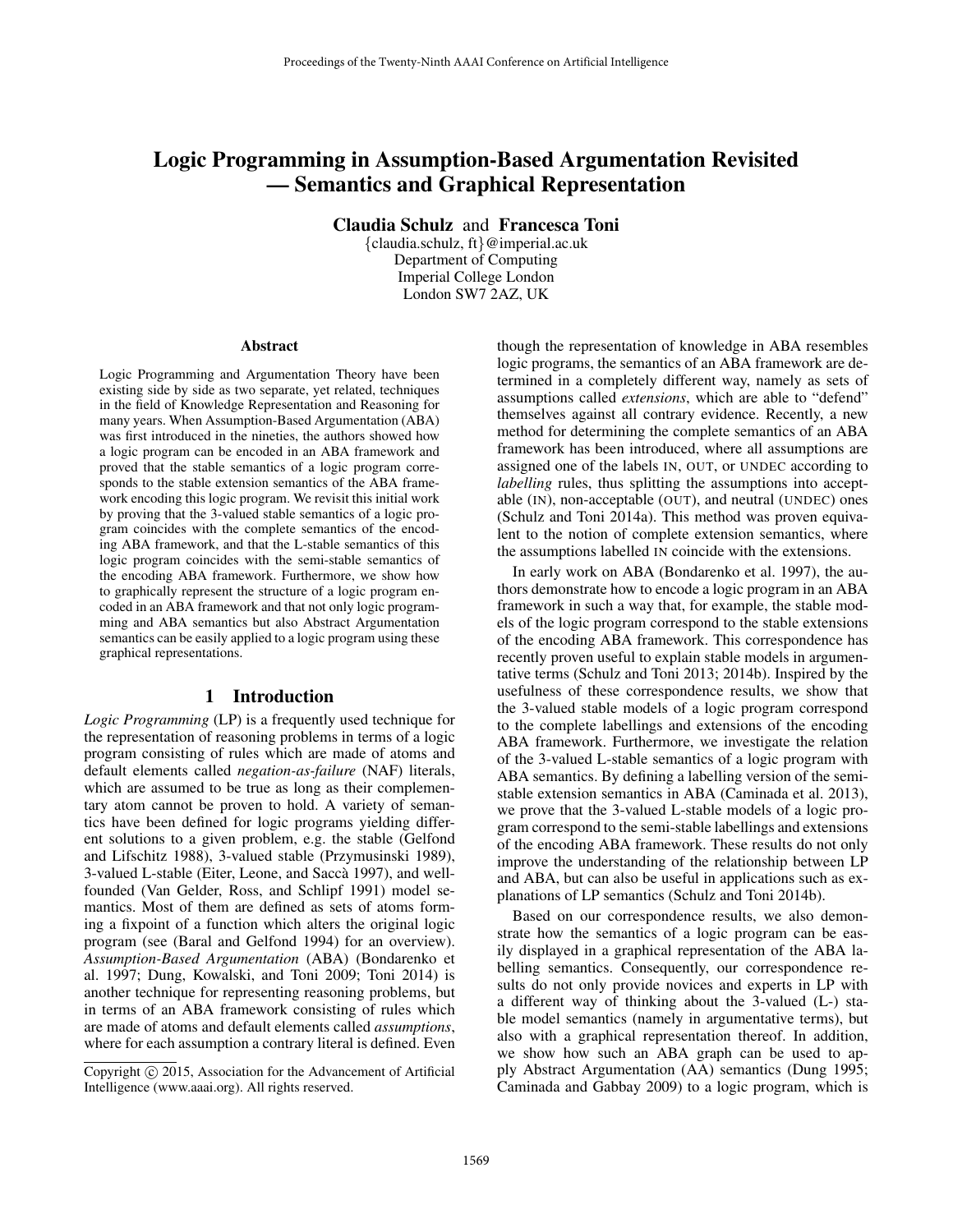particularly interesting for the semi-stable AA semantics as it differs from the 3-valued L-stable model semantics for logic programs (Caminada, Sá, and Alcântara 2013), as opposed to the semi-stable ABA semantics which (we prove) corresponds to the 3-valued L-stable model semantics for logic programs.

# 2 Background

## Logic Programming

A *logic program*  $P$  is a set of *clauses* of the form  $a \leftarrow$  $a_1, \ldots, a_m$ , not  $a_{m+1}, \ldots, not \ a_{m+n}$   $(m, n \geq 0)$ , where a and all  $a_i$  are atoms and not  $a_{m+1}, \ldots, not \ a_{m+n}$  are *negation-as-failure* (NAF) literals. A *literal* is an atom or a NAF literal.  $\neg l$  denotes the complement of a literal l, i.e. if l is an atom a then  $\neg l = not a$ , and if l is a NAF literal not a then  $\neg l = a$ . For a set of literals S,  $\neg S = \{\neg l \mid l \in S\}$ .  $\mathcal{HB}_{\mathcal{P}}$  denotes the *Herbrand Base* of P and  $Lit_{\mathcal{P}} = \mathcal{HB}_{\mathcal{P}} \cup \neg \mathcal{HB}_{\mathcal{P}}$  is the set of all literals. Clauses containing variables are used as shorthand notation for all their ground instances. All LP concepts reviewed in the following can be found in (Przymusinski 1991b; Eiter, Leone, and Saccà 1997).

A *3-valued interpretation* of a logic program P is a pair  $\langle \mathcal{T}, \mathcal{F} \rangle$ , where  $\mathcal{T}, \mathcal{F} \subseteq \mathcal{HB}_{\mathcal{P}}$  and  $\mathcal{T} \cap \mathcal{F} = \emptyset$ .

Atoms in  $T$  are considered TRUE, atoms in  $F$  FALSE. All other atoms in  $\mathcal{U} = \mathcal{HB}_{\mathcal{P}} \setminus (\mathcal{T} \cup \mathcal{F})$  are UNDEFINED. A NAF literal not  $a$  is TRUE iff  $a$  is FALSE, not  $a$  is FALSE iff  $a$  is TRUE, and not a is UNDEFINED iff a is UNDEFINED.

The *truth value* of  $l \in Lit_{\mathcal{P}}$  with respect to  $\langle \mathcal{T}, \mathcal{F} \rangle$  is denoted  $val(l)$ , where:

- $val(l) = T$ , if l is TRUE;
- $val(l) = F$ , if l is FALSE;
- $val(l) = U$ , if l is UNDEFINED.

The truth values are ordered by  $T > U > F$ . The *partial reduct*  $\frac{\mathcal{P}}{\langle \mathcal{T},\mathcal{F}\rangle}$  of  $\mathcal{P}$  with respect to a 3-valued interpretation  $\langle \mathcal{T}, \mathcal{F} \rangle$  is obtained by replacing each NAF literal in every clause of  $P$  by its truth value. Based on this, the semantics of a logic program is defined as follows:

- A 3-valued interpretation  $\langle \mathcal{T}, \mathcal{F} \rangle$  *satisfies* a clause  $a \leftarrow a_1, \ldots, a_m, not \ a_{m+1}, \ldots, not \ a_{m+n}$  if  $val(a) \geq$  $min\{val(a_1), \ldots, val(not\ a_{m+n})\}.$  $\langle \mathcal{T}, \mathcal{F} \rangle$  *satisfies*  $a \leftarrow \text{ if } val(a) = T$ .
- A 3-valued interpretation  $\langle \mathcal{T}, \mathcal{F} \rangle$  of P is a 3-valued model of P if  $\langle T, \mathcal{F} \rangle$  satisfies every clause in P.
- A 3-valued model  $\langle T, \mathcal{F} \rangle$  of  $\mathcal P$  is a *3-valued stable model* of P if it is the minimal 3-valued model of  $\frac{P}{\langle T,\mathcal{F}\rangle}$ .
- A 3-valued stable model  $\langle \mathcal{T}, \mathcal{F} \rangle$  of P is a 3-valued L*stable model* (Least-undefined) of  $P$  if  $U$  is minimal (w.r.t. set inclusion) among all 3-valued stable models of P.

**Example 1.** Let  $\mathcal{P}_1$  be the following logic program:  $k \leftarrow not p$ ;  $p \leftarrow not k$ ;  $r \leftarrow not r$ ;  $r \leftarrow not r, not k$ .  $\mathcal{P}_1$  has three 3-valued stable models:  $\langle \mathcal{T}_1 = \{p\}, \mathcal{F}_1 =$  $\{\{k\}\},\ \{\mathcal{T}_2 = \{k\},\ \mathcal{F}_2 = \{p\}\},\ \langle \mathcal{T}_3 = \emptyset, \ \mathcal{F}_3 = \emptyset\rangle.$  The first two are the 3-valued L-stable models of  $P_1$ .

## Assumption-Based Argumentation

An *Assumption-Based Argumentation (ABA) framework* (Bondarenko et al. 1997; Dung, Kowalski, and Toni 2009) is a tuple  $\langle \mathcal{L}, \mathcal{R}, \mathcal{A}, \neg \rangle$ , where:

- $(\mathcal{L}, \mathcal{R})$  is a deductive system, with  $\mathcal L$  a language and  $\mathcal R$  a set of inference rules<sup>1</sup> of the form  $s_0 \leftarrow s_1, \ldots, s_n$  ( $n \geq$ 0) with  $s_0, \ldots, s_n \in \mathcal{L}$ ;
- $A \subseteq \mathcal{L}$  is a non-empty set of *assumptions*;
- $\bullet$  <sup>-</sup> is a total mapping from A into L defining the *contrary* of assumptions, where  $\overline{\alpha}$  denotes the contrary of  $\alpha \in \mathcal{A}$ .

An *argument*  $AP \vdash s$  for conclusion  $s \in \mathcal{L}$  supported by a set of *assumption-premises*  $AP \subseteq A$  is a finite tree, where every node holds a sentence in  $\mathcal L$  or the sentence  $\tau$  (where  $\tau \notin \mathcal{L}$  stands for "true"), such that:

- $\bullet$  the root node holds s;
- for every node  $N$ 
	- if N is a leaf then N holds either an assumption or  $\tau$ ;
	- if N is not a leaf and N holds the sentence  $t_0$ , then there is an inference rule  $t_0 \leftarrow t_1, \ldots, t_m \in \mathcal{R}$  and either  $m = 0$  and the only child node of N holds  $\tau$ or  $m > 0$  and N has m children holding  $t_1, \ldots, t_m$ ;
- $AP$  is the set of all assumptions held by leaf nodes.

We call a set of assumptions  $AP \subseteq A$  an *argumentsupporting* set iff there exists an argument  $AP \vdash s$  for some  $s \in \mathcal{L}$ . Let  $Assms, Assns_1 \subseteq \mathcal{A}$  and  $\alpha \in \mathcal{A}$ .

- Asms attacks  $\alpha$  iff there exists an argument  $AP \vdash \overline{\alpha}$ such that  $AP \subseteq Asms$ . Asms attacks  $Asms_1$  iff  $Asms$ attacks some  $\alpha \in \text{Asms}_1$ .
- $Asms^+ = \{ \alpha \in A \mid Asms \text{ attacks } \alpha \}$  consists of all assumptions that Asms attacks.
- $Asms$  *defends*  $\alpha$  iff  $Asms$  attacks all sets of assumptions attacking  $\alpha$ .
- Asms is a *complete assumption extension* of  $\langle \mathcal{L}, \mathcal{R}, \mathcal{A}, \neg \rangle$ iff Asms consists of all assumptions it defends and Asms does not attack itself.
- Asms is a *semi-stable assumption extension* of  $\langle \mathcal{L}, \mathcal{R}, \mathcal{A}, \neg \rangle$  iff it is a complete assumption extension of  $\langle \mathcal{L}, \mathcal{R}, \mathcal{A}, \overline{\ } \rangle$  and  $\overline{Asms}$  ∪  $\overline{Asms}$  is maximal (w.r.t. set inclusion) among all complete assumption extensions of  $\langle \mathcal{L}, \mathcal{R}, \mathcal{A}, \neg \rangle$  (Caminada et al. 2013).

**Example 2.** Consider the ABA framework  $ABA_1$  with:

- $\mathcal{L} = \{k, p, r, \kappa, \pi, \rho\}$
- $\mathcal{R} = \{k \leftarrow \pi; p \leftarrow \kappa; r \leftarrow \rho; r \leftarrow \rho, \kappa\}$
- $\mathcal{A} = \{\kappa, \pi, \rho\}; \overline{\kappa} = k; \overline{\pi} = p; \overline{\rho} = r$

In this framework  $\{\pi\}$  (and any superset thereof) attacks  $\kappa$ ,  $\{\kappa\}$  (and any superset thereof) attacks  $\pi$ , and  $\{\rho\}$  (and any superset) attacks  $\rho$ .  $ABA_1$  has three complete assumption extensions:  $Asms_1 = \{\kappa\}, Asms_2 = \{\pi\}, Asms_3 = \emptyset.$ Then,

<sup>&</sup>lt;sup>1</sup>Using the same notation  $\leftarrow$  for clauses in a logic program and rules in ABA will facilitate the presentation of our results.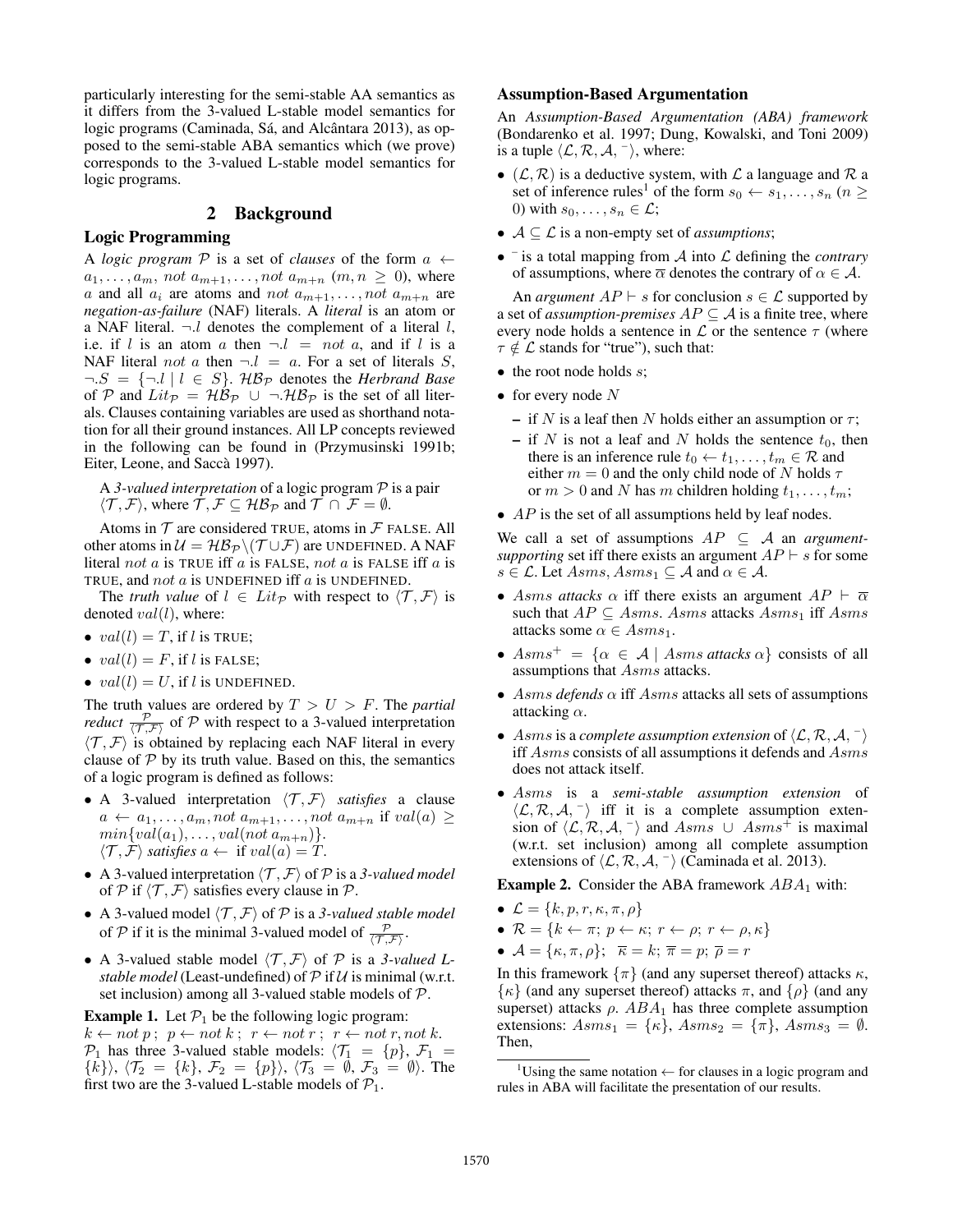- $Asms_1^+ = {\pi}$ ,  $Asms_1 \cup Asms_1^+ = {\kappa, \pi}$ ;
- $Asms_2^+ = {\kappa}$ ,  $Asms_2 \cup Asms_2^+ = {\kappa, \pi}$ ;
- $Asms_3^+ = \emptyset$ ,  $Asms_3 \cup Asms_3^+ = \emptyset$ .

Thus, both  $Asms_1$  and  $Asms_2$  are semi-stable assumption extensions of  $ABA_1$ .

Inspired by the labelling approach for AA semantics (Dung 1995; Caminada and Gabbay 2009), a labelling version of the complete semantics was recently introduced for ABA and was proven equivalent to the complete assumption extension semantics (Schulz and Toni 2014a), where the assumptions labelled IN coincide with the extensions.

An *assumption labelling* of  $\langle \mathcal{L}, \mathcal{R}, \mathcal{A}, \neg \rangle$  is a total function  $LabAsm : \mathcal{A} \rightarrow \{IN, OUT, UNDEC\}.$ 

 $IN(LabAsm) = {\alpha \in \mathcal{A} | LabAsm(\alpha) = IN}$  consists of all assumptions labelled IN. OUT( $LabAsm$ ) and  $UNDEC(LabAsm)$  are the sets of all assumptions labelled OUT and UNDEC, respectively.

LabAsm is a *complete assumption labelling* of  $\langle \mathcal{L}, \mathcal{R}, \mathcal{A}, \neg \rangle$  iff for each assumption  $\alpha \in \mathcal{A}$  it holds that:

- if  $LabAsm(\alpha) = \text{IN}$  then each set of assumptions attacking  $\alpha$  contains some  $\beta$  such that  $LabAsm(\beta) =$  OUT;
- if  $LabAsm(\alpha) =$  OUT then there exists a set of assumptions AP attacking  $\alpha$  such that  $AP \subseteq IN(LabAsm);$
- if  $LabAsm(\alpha) =$  UNDEC then each set of assumptions attacking  $\alpha$  contains some  $\beta$  such that  $LabAsm(\beta) \neq \text{IN}$ , and there exists a set of assumptions  $AP$  attacking  $\alpha$  such that  $AP \cap$  OUT( $LabAsm$ ) =  $\emptyset$ .

**Example 3.**  $ABA_1$  has three complete assumption labellings, coinciding with the three assumption extensions given in Example 2:

- IN $(LabAsm_1) = {\kappa}$ , OUT $(LabAsm_1) = {\pi}$ ,  $UNDEC(LabAsm<sub>1</sub>) = {\rho};$
- IN $(LabAsm_2) = {\pi}$ , OUT $(LabAsm_2) = {\kappa}$ ,  $UNDEC(LabAsm<sub>2</sub>) = {\rho};$
- IN $(LabAsm_3) = \emptyset$ , OUT $(LabAsm_3) = \emptyset$ , UNDEC( $LabAsm_3$ ) = { $\kappa, \pi, \rho$  }.

# 3 Logic Programming encoded in ABA

Even though the semantics of a logic program and of an ABA framework are determined in completely different ways, they share structural features. Both represent knowledge in terms of if-then statements comprising defeasible elements, i.e. elements which are true by default as long as no contrary information can be proven to hold: NAF literals in logic programs and assumptions in ABA frameworks. Every assumption  $\alpha$  has a contrary  $\overline{\alpha} = x$ , where x could also be the contrary of other assumptions. A NAF literal  $not a$  has a complement a, but in contrast to contraries in ABA, a is the complement of only one NAF literal (namely of not a). Therefore, a logic program can be seen as a special instance of an ABA framework which means that every logic program can be encoded in an ABA framework.

**Definition 1 ((Bondarenko et al. 1997)).** Let  $P$  be a logic program with Herbrand Base  $\mathcal{HB}_{\mathcal{P}}$ . The *corresponding ABA framework* of  $P$  is  $\langle \mathcal{L}, \mathcal{R}, \mathcal{A}, \neg \rangle$  where

- $\mathcal{L} = Lit_{\mathcal{P}};$
- $\mathcal{R} = \mathcal{P}$ ;
- $A = \neg \mathcal{HB}_{\mathcal{P}}$ ;
- for all not  $a \in \mathcal{A}$ :  $\overline{not a} = a$ .

**Example 4.** The corresponding ABA framework of  $P_1$ (Example 1), called  $ABA_{\mathcal{P}_1}$ , is equivalent to  $ABA_1$ (Examples 2,3), where not k substitutes  $\kappa$ , not p substitutes  $\pi$ , and *not* r substitutes  $\rho$ . Thus, the semantics of  $ABA_{\mathcal{P}_1}$  and  $ABA_1$  correspond, for example the complete assumption labellings of  $ABA_{\mathcal{P}_1}$ are  $IN(LabAsm_1) = \{not \ k\}, \quad OUT(LabAsm_1) =$  $\{not\ p\}$ , UNDEC( $LabAsm_1$ ) =  $\{not\ r\}$  etc.

#### 3-Valued Stable Models vs. Complete Labellings

We now show that the 3-valued stable models of a logic program correspond to the complete assumption labellings of the corresponding ABA framework.

**Theorem 1.** Let P be a logic program,  $\langle \mathcal{L}, \mathcal{R}, \mathcal{A}, \neg \rangle$  the *corresponding ABA framework of* P*, and* LabAsm *an assumption labelling of*  $\langle \mathcal{L}, \mathcal{R}, \mathcal{A}, \cdot \rangle$ *. If LabAsm is a complete assumption labelling of*  $\langle \mathcal{L}, \mathcal{R}, \mathcal{A}, \neg \rangle$ *, then*  $\langle \mathcal{T}, \mathcal{F} \rangle$  *with*  $\mathcal{T} = \neg .\text{OUT}(LabAsm)$  and  $\mathcal{F} = \neg .\text{IN}(LabAsm)$  is a 3*valued stable model of*  $P$ *, where*  $U = \neg$ *.* UNDEC( $LabAsm$ )*.* 

*Proof.* Let  $\vdash_{MP}$  denote modus ponens, where NAF literals are treated like atoms.

- By Theorem 2 in (Schulz and Toni 2014a):  $IN(LabAsm)$ is a complete assumption extension.
- By Theorem 5.9 in (Bondarenko et al. 1997): P ∪  $IN(LabAsm)$  is a complete scenario of  $P$  as defined by (Dung 1991).
- By Corollary 4.16(i) in (Brogi et al. 1992):  $E =$  $\mathcal{P}$  ∪ IN(LabAsm) ∪ {¬not a | a ∈  $\mathcal{HB}_{\mathcal{P}}$ , P ∪ IN(LabAsm)  $\vdash_{MP} a$  is a stationary expansion of P as defined by (Przymusinski 1991a).
- By Theorem 3.1 in (Przymusinski 1991a):  $M =$  ${a | E \vdash_{MP} a} \cup {not a | E \vdash_{MP} not a}$  is a partial stable model of  $P$  as defined in (Przymusinski 1991b).
- $\{a | E \vdash_{MP} a\}$  is equivalent to  $\{a | \mathcal{P} \cup \text{IN}(LabAsm) \vdash_{MP} a\}$ a} and {not a | E  $\vdash_{MP}$  not a} to {not a | P ∪ IN(LabAsm)  $\vdash_{MP}$  not a}. Thus,  $M = \{a \mid P \cup$  $IN(LabAsm) \vdash_{MP} a \} \cup IN(LabAsm).$
- By Proposition 3.2 in (Przymusinski 1991b):  $M =$  $\langle \mathcal{T}, \mathcal{F} \rangle$  with  $\mathcal{T} = \{a \mid \mathcal{P} \cup \text{IN}(LabAsm) \vdash_{MP} a\}$  and  $\mathcal{F} = \neg \text{IN}(LabAsm)$  is a 3-valued stable model of  $\mathcal{P}$ .
- By definition of ABA arguments and complete assumption labellings:  $\mathcal{T} = \{a \mid AP \vdash a, AP \subseteq \}$  $IN(LabAsm)$ } = ¬.{not a | AP  $\vdash$  a, AP  $\subseteq$  $IN(LabAsm)$  =  $\neg .$ OUT $(LabAsm)$
- By definition of 3-valued model:  $\mathcal{U} = \mathcal{HB}_{\mathcal{P}} \setminus (\mathcal{T} \cup$  $\mathcal{F}$ ) =  $\mathcal{HB}_{\mathcal{P}} \setminus (\neg .\text{OUT}(LabAsm) \cup \neg .\text{IN}(LabAsm)) =$  $\neg A \setminus \neg.(\text{OUT}(LabAsm) \cup \text{IN}(LabAsm))$  (by Def. 1)  $= \neg$ .UNDEC(*LabAsm*)  $\Box$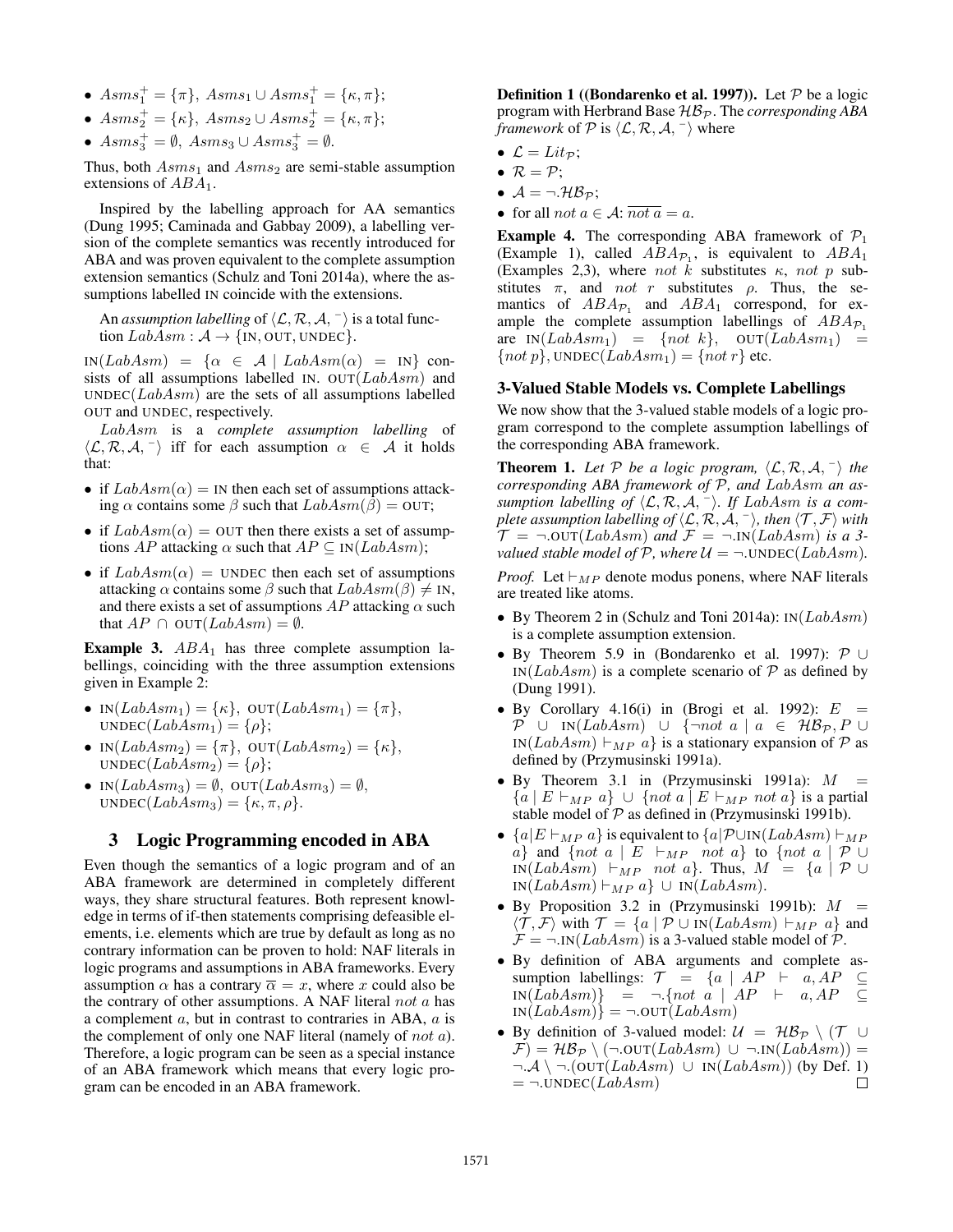**Theorem 2.** Let P be a logic program,  $\langle \mathcal{L}, \mathcal{R}, \mathcal{A}, \neg \rangle$  the *corresponding ABA framework of P, and*  $\langle T, \mathcal{F} \rangle$  *a 3valued interpretation of P. If*  $\langle \mathcal{T}, \mathcal{F} \rangle$  *is a 3-valued stable model of*  $P$  *then*  $LabAsm$  *with*  $IN(LabAsm) = \neg \mathcal{F}$ ,  $\text{OUT}(LabAsm) = \neg \text{.} \mathcal{T}$ , and  $\text{UNDEC}(LabAsm) = \neg \text{.} \mathcal{U}$  is a *complete assumption labelling of*  $\langle \mathcal{L}, \mathcal{R}, \mathcal{A}, \neg \rangle$ *.* 

*Proof.* Let  $\vdash_{MP}$  denote modus ponens, where NAF literals are treated like atoms.

- By definition of 3-valued stable model:  $M = \mathcal{T} \cup \neg \mathcal{F}$ is a partial stable model of  $P$  as defined in (Przymusinski 1991b).
- By Theorem 3.1 in (Przymusinski 1991a)  $E = \mathcal{P} \cup$ {not a | not  $a \in M$ }  $\cup$  {¬not  $a \mid a \in M$ } is a stationary expansion of P.
- By Corollary 4.16(ii) in (Brogi et al. 1992):  $\mathcal{P} \cup (E \cap E)$  $\neg$  HB<sub>P</sub>) is a complete scenario of P.
- By Theorem 5.9 in (Bondarenko et al. 1997):  $E \cap \neg \mathcal{HB}_{\mathcal{P}}$ is a complete assumption extension.
- This can be simplified to  $\{nota|nota \in M\}$  is a complete assumption extension, and further to  $\neg \mathcal{F}$  is a complete assumption extension.
- By Theorem 2 in (Schulz and Toni 2014a):  $IN(LabAsm) = \neg \mathcal{F}$
- By Theorem 2 in (Schulz and Toni 2014a):  $\text{OUT}(LabAsm) = \{not \ a \mid AP \vdash a, AP \subseteq \neg.\mathcal{F}\} =$  $\{not \ a \, | \, \mathcal{P} \cup \neg \mathcal{F} \vdash_{MP} a \} = \{not \ a \, | \, \mathcal{P} \cup \{not \ a \, | \, \mathcal{P} \cup \{not \ a \} \}$  $M \vdash_{MP} a$  = {not a |  $a \in \mathcal{T}$ } =  $\neg \mathcal{T}$
- By Theorem 2 in (Schulz and Toni 2014a): UNDEC( $LabAsm$ ) =  $\mathcal{A}$  \ (IN( $LabAsm$ ) ∪  $\text{OUT}(LabAsm)) = \neg \mathcal{HB}_{\mathcal{P}} \setminus (\neg \mathcal{F} \cup \neg \mathcal{T}) = \neg \mathcal{U}$  $\Box$

From Theorems 1 and 2 and Theorem 2 in (Schulz and Toni 2014a) it follows directly that the 3-valued stable models of a logic program and the complete assumption extensions of the corresponding ABA framework coincide, too.

Example 5. There is a direct correspondence between  $\langle \mathcal{T}_1, \mathcal{F}_1 \rangle$  and  $LabAsm_1$ ,  $\langle \mathcal{T}_2, \mathcal{F}_2 \rangle$  and  $LabAsm_2$ , and  $\langle T_3, F_3 \rangle$  and  $LabAsm_3$  of  $P_1$  and  $ABA_{\mathcal{P}_1}$  (Examples 1,3).

This correspondence between LP and ABA semantics has significant impact. Firstly, it can be useful for approaches like (Schulz and Toni 2013; 2014b) where ABA is used to explain answer sets of an extended logic program (logic programs with both NAF and strong negation) and which rely on the correspondence of the answer set semantics in LP and the stable semantics in ABA. Secondly, novices in LP have the possibility to view LP from a different perspective, namely an argumentative one, and thereby gain a better understanding of it. Even for LP experts, thinking about the semantics of a logic program in terms of ABA semantics can provide useful insight, especially because assumption labellings can be easily represented in a graph (Section 4), making the LP semantics graphically accessible through the corresponding ABA framework.

#### L-Stable Models vs. Semi-Stable Labellings

Inspired by the definition of semi-stable argument labelling in AA which is a complete argument labelling (Caminada

and Gabbay 2009) with a minimal set of undecided arguments, we now define a labelling version of the semi-stable semantics in ABA as complete assumption labelling with a minimal set of undecided assumptions. We prove correspondence of this new semi-stable assumption labelling with the semi-stable assumption extension semantics in ABA as well as with the 3-valued L-stable model semantics in LP. These results extend the correspondence of LP and ABA semantics, and its impact explained in the previous paragraph.

**Definition 2.** Let  $\langle \mathcal{L}, \mathcal{R}, \mathcal{A}, \cdot \rangle$  be an ABA framework and let LabAsm be an assumption labelling. LabAsm is a *semi-stable assumption labelling* of  $\langle \mathcal{L}, \mathcal{R}, \mathcal{A}, \cdot \rangle$  iff it is a complete assumption labelling of  $\langle \mathcal{L}, \mathcal{R}, \mathcal{A}, \neg \rangle$  where  $UNDEC(LabAsm)$  is minimal (w.r.t. set inclusion) among all complete assumption labellings of  $\langle \mathcal{L}, \mathcal{R}, \mathcal{A}, \neg \rangle$ .

The following theorems prove the correspondence between semi-stable assumption labellings and semi-stable assumption extensions of an ABA framework.

**Theorem 3.** Let  $\langle \mathcal{L}, \mathcal{R}, \mathcal{A}, \cdot \rangle$  be an ABA framework,  $LabAsm$  *an assumption labelling, and Asms*  $\subseteq$  *A a set of assumptions.* LabAsm *is a semi-stable assumption labelling of*  $\langle \mathcal{L}, \mathcal{R}, \mathcal{A}, \cdot \rangle$  *iff* Asms = IN(LabAsm) *is a* semi-stable assumption extension of  $\langle \mathcal{L}, \mathcal{R}, \mathcal{A}, \neg \rangle$  with  $Asms^+ = \text{OUT}(LabAsm)$  and  $\mathcal{A} \setminus (Asms \cup Asms^+) =$ UNDEC(LabAsm)*.*

*Proof.* By Theorem 2 in (Schulz and Toni 2014a) and since maximising  $Asms \cup Asms^+$  is equivalent to minimising  $\mathcal{A}\setminus \mathit{Asms}\,\cup\,\mathit{Asms}^+.$ 

**Example 6.**  $ABA_{\mathcal{P}_1}$  has two semi-stable assumption labellings,  $LabAsm_1$  and  $LabAsm_2$ , which correspond to the two semi-stable assumption extensions  $Asms<sub>1</sub>$  and  $Asms<sub>2</sub>$ (Examples 2,3).

We now show that the 3-valued L-stable models of a logic program correspond to the semi-stable assumption labellings of the corresponding ABA framework.

**Theorem 4.** Let P be a logic program,  $\langle \mathcal{L}, \mathcal{R}, \mathcal{A}, \neg \rangle$  the cor*responding ABA framework of* P*, and* LabAsm *an assumption labelling of*  $\langle \mathcal{L}, \mathcal{R}, \mathcal{A}, \neg \rangle$ *. If LabAsm is a semi-stable assumption labelling of*  $\langle \mathcal{L}, \mathcal{R}, \mathcal{A}, \neg \rangle$  *then*  $\langle \mathcal{T}, \mathcal{F} \rangle$  *with*  $\mathcal{T} =$  $\neg$ .OUT(*LabAsm*) and  $\mathcal{F} = \neg$ .IN(*LabAsm*) *is a 3-valued L*-stable model of  $P$ , where  $U = \neg$ .UNDEC(LabAsm).

*Proof.* By Theorem 1 and since minimising  $UNDEC(LabAsm)$  is equivalent to minimising  $\neg$ .UNDEC(*LabAsm*).  $\Box$ 

**Theorem 5.** Let P be a logic program,  $\langle \mathcal{L}, \mathcal{R}, \mathcal{A}, \cdot \rangle$  the *corresponding ABA framework of P, and*  $\langle T, \mathcal{F} \rangle$  *a 3valued interpretation of*  $P$ *. If*  $\langle T, \mathcal{F} \rangle$  *is a 3-valued L-stable model of*  $P$  *then* LabAsm with  $IN(LabAsm) = \neg \mathcal{F}$ ,  $\text{OUT}(LabAsm) = \neg \mathcal{F}$ , and  $\text{UNDEC}(LabAsm) = \neg \mathcal{U}$  is *a semi-stable assumption labelling of*  $\langle \mathcal{L}, \mathcal{R}, \mathcal{A}, \neg \rangle$ *.* 

*Proof.* By Theorem 2 and since minimising  $U$  is equivalent to minimising  $\neg \mathcal{U}$ .  $\Box$ 

From Theorems 3 to 5 it follows directly that the 3 valued L-stable models of a logic program also correspond to the semi-stable assumption extensions of the corresponding ABA framework.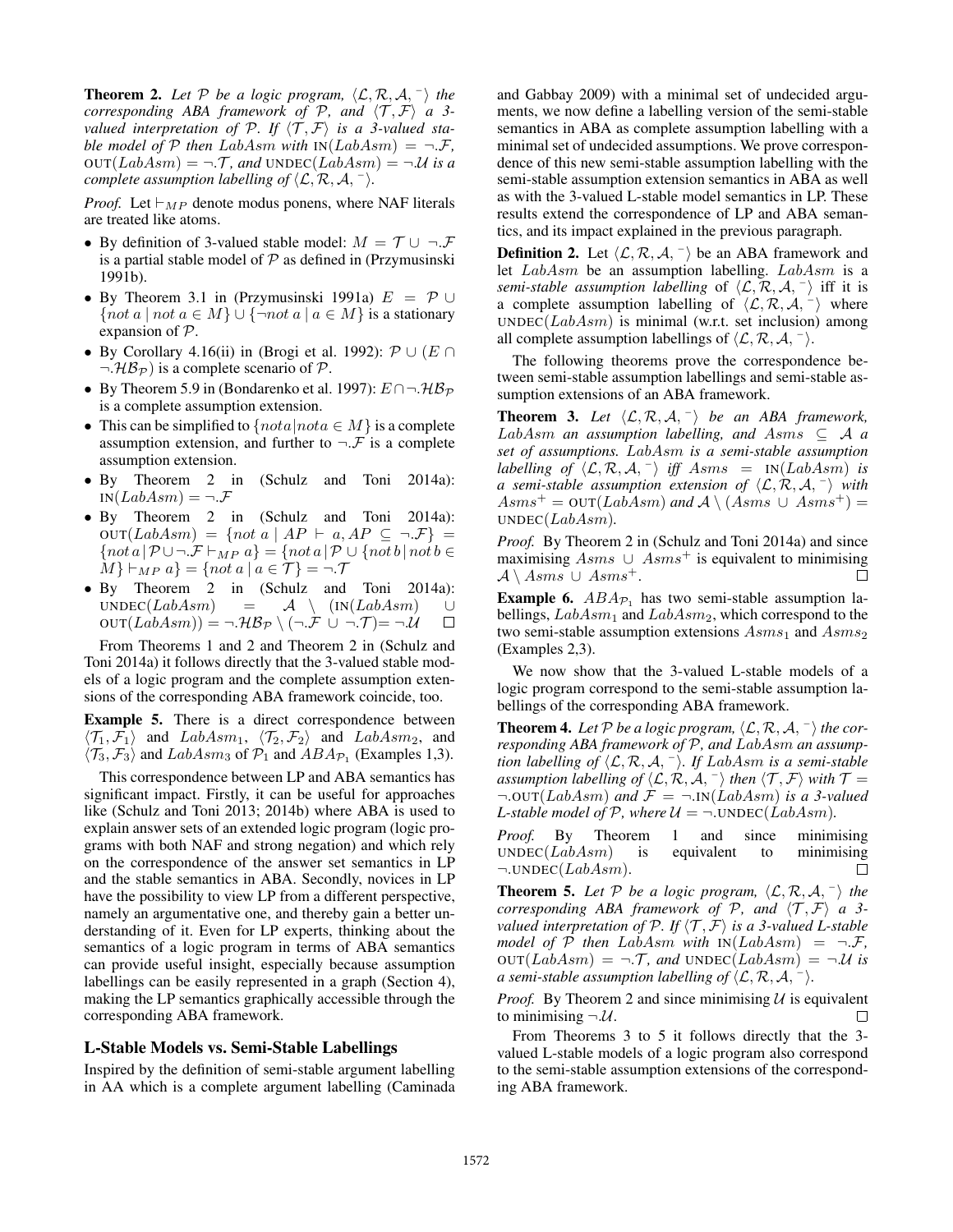**Example 7.** The two 3-valued L-stable models of  $P_1$ ,  $\langle \mathcal{T}_1, \mathcal{F}_1 \rangle$  and  $\langle \mathcal{T}_2, \mathcal{F}_2 \rangle$ , correspond to the two semi-stable assumption labellings and extensions of  $ABA_{\mathcal{P}_1}$  (Examples 1,6).

# 4 Graphical representation of assumption labellings

In this section, we show how to represent an ABA framework graphically, which has not been done in the ABA literature before, and how to display its complete labellings. This is particularly interesting when using ABA to encode a logic program, as the correspondence of LP and ABA semantics proven in previous sections implies that the semantics of a logic program can be represented graphically in argumentative terms. Since the semantics of an ABA framework are based on attacking sets of assumption, an ABA framework can be represented as a graph with sets of assumptions as nodes, and edges between them indicating attacks. Figure 1 illustrates all sets of assumptions and attacks between them of  $ABA_{\mathcal{P}_1}$  and indicates the labels of assumptions according to the three complete assumption labellings of  $ABA_{\mathcal{P}_1}$ . However, the large number of sets of assumptions and attacks makes this graph rather complicated and unclear.



Figure 1: Attacks between all sets of assumption in  $ABA_{\mathcal{P}_1}$ along with the three complete assumption labellings (see Example 3), indicated by the three differently coloured letters above the singleton sets, where "U" is shorthand for UNDEC.

For this reason, we prove that considering all sets of assumptions is equivalent to examining only argumentsupporting sets of assumptions of an ABA framework when determining complete assumption labellings. This means that it is also sufficient to display only argument-supporting sets of assumptions in a graph, resulting in a clearer graphical representation.

**Definition 3.** Let  $\langle \mathcal{L}, \mathcal{R}, \mathcal{A}, \cdot \rangle$  be an ABA framework and let Asms  $\subseteq A$ . Asms<sub>sets</sub> = {AP | AP  $\subseteq$  Asms, ∃s ∈  $\mathcal{L}$  *s.t.*  $AP \vdash s$  is the set of all argument-supporting subsets of Asms.

Note that all assumptions in Asms occur as singleton sets in  $Asms_{sets}$ , i.e. for every  $\alpha \in Asms$ :  $\{\alpha\} \in Asms_{sets}$ since for any assumption  $\alpha$ ,  $\{\alpha\} \vdash \alpha$  is an argument.

**Example 8.** Given  $A = \{ not \ k, not \ p, not \ r\}$  in  $ABA_{\mathcal{P}_1}$ ,  $\mathcal{A}_{sets} = \{\{not\} \}, \{not\} \}$ ,  $\{not\} \}$ ,  $\{not\} \}$  is the set of all argument-supporting subsets of A.

**Definition 4.** Let  $\langle \mathcal{L}, \mathcal{R}, \mathcal{A}, \cdot \rangle$  be an ABA framework and let LabAsm be an assumption labelling. LabAsm is a *complete assumption labelling w.r.t. argument-supporting sets* of  $\langle \mathcal{L}, \mathcal{R}, \mathcal{A}, \cdot \rangle$  iff for each assumption  $\alpha \in \mathcal{A}$  it holds that:

- if  $LabAsm(\alpha)$  = IN then each set of assumptions in  $A_{sets}$  attacking  $\alpha$  contains some  $\beta$  such that  $LabAsm(\beta) =$  OUT;
- if  $LabAsm(\alpha) =$  OUT then there exists a set of assumptions  $AP \in \mathcal{A}_{sets}$  attacking  $\alpha$  such that  $AP \subseteq$  $IN(LabAsm);$
- if  $LabAsm(\alpha)$  = UNDEC then each set of assumptions in  $A_{sets}$  attacking  $\alpha$  contains some  $\beta$  such that  $LabAsm(\beta) \neq \text{IN}$ , and there exists a set of assumptions  $AP \in \mathcal{A}_{sets}$  attacking  $\alpha$  such that  $AP \cap$  $\text{OUT}(LabAsm) = \emptyset.$

**Lemma 6.** Let  $\langle \mathcal{L}, \mathcal{R}, \mathcal{A}, \cdot \rangle$  be an ABA framework and let LabAsm *be an assumption labelling.* LabAsm *is a complete assumption labelling of*  $\langle \mathcal{L}, \mathcal{R}, \mathcal{A}, \cdot \rangle$  *iff* LabAsm *is a complete assumption labelling w.r.t. argument-supporting sets of*  $\langle \mathcal{L}, \mathcal{R}, \mathcal{A}, \neg \rangle$ *.* 

*Proof (Sketch).* Based on the ideas that (1) if an argumentsupporting set of assumptions attacks an assumption then all its supersets also attack this assumption and (2) if a set of assumptions attacks an assumption then there exists an argument-supporting set of assumptions attacking this assumption (see Appendix for the full proof).  $\Box$ 

It follows from Lemma 6 that an ABA framework can be represented equivalently as a graph of all sets of assumptions or as a graph of only argument-supporting sets of assumptions. Figure 2 illustrates the graph of only argumentsupporting sets of assumptions and their attacks in  $ABA_{\mathcal{P}_1}$ and indicates the three complete assumption labellings (equivalently the three complete assumption labellings w.r.t. argument-supporting sets of  $ABA_{\mathcal{P}_1}$ ). This graph is considerably clearer than the graph containing all sets of assumptions in Figure 1. Since  $ABA_{\mathcal{P}_1}$  encodes  $\mathcal{P}_1$ , the graph in Figure 2 in fact represents the logic program  $ABA_{\mathcal{P}_1}$ . Furthermore, as complete assumption labellings correspond to 3-valued stable models, the labellings shown in Figure 2 represent the 3-valued stable models of  $P_1$  in terms of the truth values of the NAF literals in the program. This graphical representation of a logic program can be useful for both novices and experts to better understand a program's structure, in particular with respect to the dependencies between literals.

## Sets of Assumptions

Sets of assumptions play an important role in the semantics of an ABA framework. Thus, another labelling idea for ABA is to assign labels to whole sets of assumptions rather than to single assumptions. Due to the results from Lemma 6, we only consider argument-supporting sets of assumptions for this new labelling approach.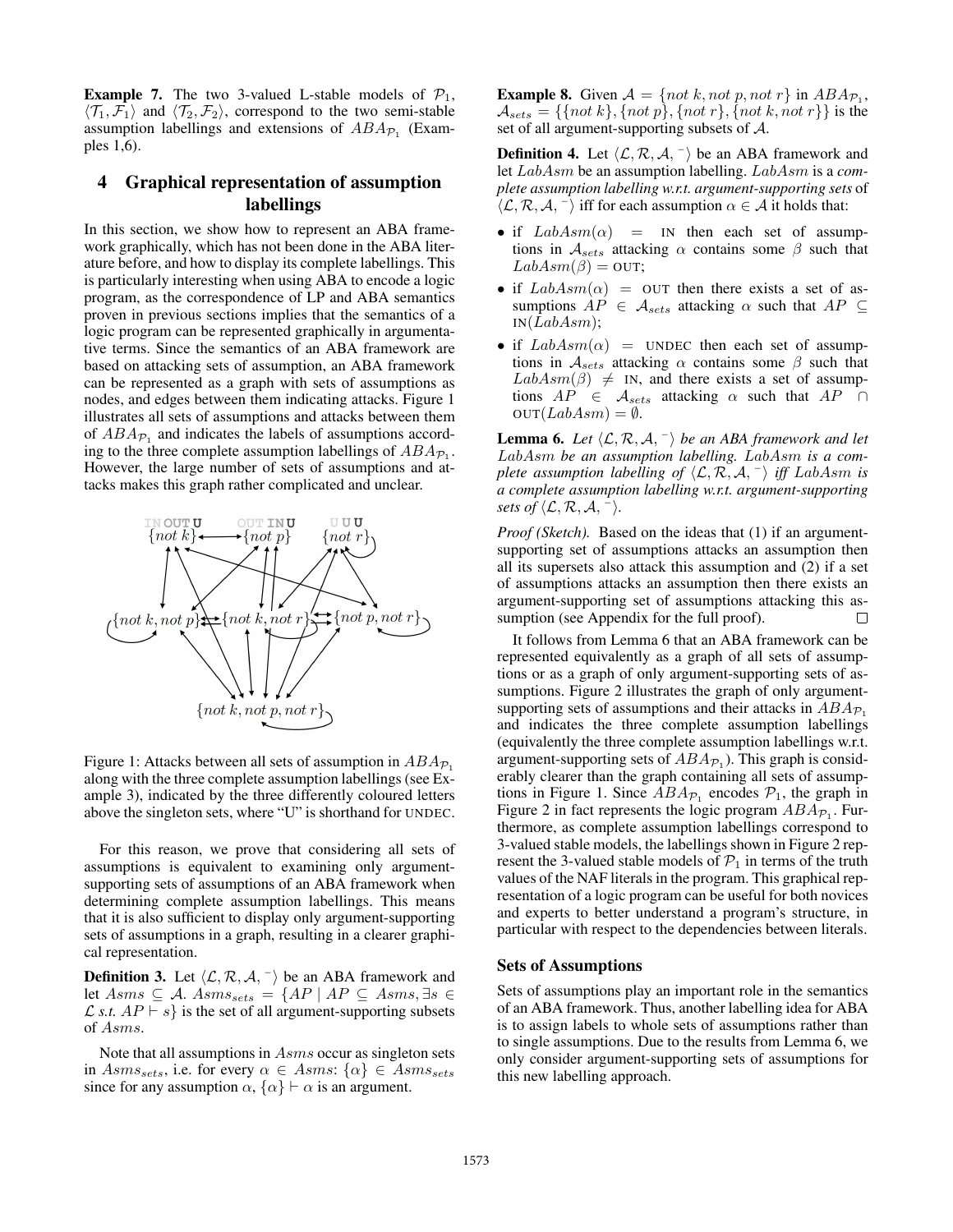$$
\begin{array}{ccc}\n\text{IN OUT U} & \text{OUT INU} & \text{UUU} \\
\{\text{not } k\} & \{\text{not } p\} & \{\text{not } r\} \\
\{\text{not } k, \text{not } r\}\n\end{array}
$$

Figure 2: Attacks between argument-supporting sets of assumption in  $ABA_{\mathcal{P}_1}$  along with the three complete assumption labellings (see Example 3).

**Definition 5.** Let  $\langle \mathcal{L}, \mathcal{R}, \mathcal{A}, \cdot \rangle$  be an ABA framework. An *assumption-set labelling* is a total function LabAsmSet :  $\mathcal{A}_{sets} \rightarrow \{IN, OUT, UNDER\}.$ 

 $IN(LabAsmSet)$  consists of all sets of assumptions labelled IN,  $OUT(LabAsmSet)$  of all sets labelled OUT, and UNDEC( $LabAsmSet$ ) of all sets labelled UNDEC.

We define the label of a set of assumptions in a complete assumption-set labelling based on the labels with respect to a complete assumption labelling of the assumptions contained in this set. Let the labels of an assumption labelling be ordered by  $IN > UNDEC > OUT$ .

**Definition 6.** Let  $\langle \mathcal{L}, \mathcal{R}, \mathcal{A}, \cdot \rangle$  be an ABA framework and let  $LabAsmSet$  be an assumption-set labelling. LabAsmSet is a complete assumption-set labelling of  $\langle \mathcal{L}, \mathcal{R}, \mathcal{A}, \cdot \rangle$  if there exists a complete assumption labelling LabAsm of  $\langle \mathcal{L}, \mathcal{R}, \mathcal{A}, \overline{\ } \rangle$  such that  $\forall AP \in \mathcal{A}_{sets}$ :  $LabAsmSet(AP) = min{LabAsm(\alpha) | \alpha \in AP}$ 

Following the labelling approach of single assumptions, we also define a semi-stable version of the assumption-set labelling.

**Definition 7.** Let  $\langle \mathcal{L}, \mathcal{R}, \mathcal{A}, \cdot \rangle$  be an ABA framework and let LabAsmSet be an assumption-set labelling. LabAsmSet is a *semi-stable assumption-set labelling* of  $\langle \mathcal{L}, \mathcal{R}, \mathcal{A}, \neg \rangle$  iff it is a complete assumption-set labelling of  $\langle \mathcal{L}, \mathcal{R}, \mathcal{A}, \neg \rangle$  where UNDEC(LabAsmSet) is minimal (w.r.t. set inclusion) among all complete assumption-set labellings of  $\langle \mathcal{L}, \mathcal{R}, \mathcal{A}, \neg \rangle$ .

**Example 9.**  $ABA_{\mathcal{P}_1}$  has three complete assumption-set labellings:

- IN( $LabAsmSet_1$ ) = {{not k}},  $\text{OUT}(LabAsmSet_1) = \{\{not\} \},\$ UNDEC( $LabAsmSet_1$ ) = {{not r}, {not k, not r}};
- IN( $LabAsmSet_2$ ) = {{not p}},  $\text{OUT}(LabAsmSet_2) = \{\{not\ k\}, \{not\ k, not\ r\}\},$  $\text{UNDEC}(LabAsmSet_2) = \{\{not\}: \}$
- IN( $LabAsmSet_3$ ) = Ø, OUT( $LabAsmSet_3$ ) = Ø, UNDEC(LabAsmSet<sub>3</sub>) = {{not k}, {not p}, {not r}, {not k, not r} $\}.$

Since  $UNDEC(LabAsmSet_2)$  is a subset of both UNDEC( $LabAsmSet_1$ ) and UNDEC( $LabAsmSet_3$ ), only  $LabAsmSet_2$  is a semi-stable assumption-set labelling of  $ABA_{\mathcal{P}_1}.$ 

Since assumption-set labellings are defined on sets of argument-supporting assumptions, they can be represented on the same ABA graph as assumption labellings. Figure 3

illustrates the three complete assumption-set labellings of  $ABA_{\mathcal{P}_1}$ . Comparing this to Figure 2 illustrates why  $ABA_{\mathcal{P}_1}$ has only one semi-stable assumption-set labelling, but two semi-stable assumption labellings: The set  $\{not k, not r\}$  is taken into account for the assumption-set labelling, but not for the assumption labelling.

$$
\begin{array}{ccc}\n\text{IN OUT U} & \text{OUT INU} & \text{UU U} \\
\{\text{not } k\} & \{\text{not } p\} & \{\text{not } r\} \\
& & \{\text{not } k, \text{not } r\} \\
& & \text{U OUT U}\n\end{array}
$$

Figure 3: The three complete assumption-set labellings of  $ABA_{\mathcal{P}_1}$  (see Example 9).

Since arguments are deductions from argumentsupporting sets of assumptions, every argument-supporting set represents at least one argument. Thus, the new assumption-set labelling basically assigns labels to arguments. In fact, complete (semi-stable) assumptionset labellings correspond to complete (respectively semi-stable) argument labellings in AA (Dung 1995; Caminada and Gabbay 2009). Detailed results are omitted for space reasons. However, this implies that a graph of argument-supporting sets of assumptions can illustrate both ABA semantics and AA semantics. Since an ABA framework can encode a logic program this further implies that the graphical representation of an ABA framework can be used to display the structure of a logic program along with its LP semantics as well as with the outcome of applying AA semantics to this logic program. This is particularly interesting in the case of the semi-stable semantics in AA, which does not generally correspond to the 3-valued L-stable semantics in LP (Caminada, Sá, and Alcântara 2013).

#### 5 Conclusions

We extended existing work on the correspondence of logic programming and Assumption-Based Argumentation (ABA) semantics (Bondarenko et al. 1997) by proving that the 3-valued stable models of a logic program correspond to the complete assumption labellings (and thus also to the complete assumption extensions) of an ABA framework encoding this logic program. Furthermore, we defined semistable assumption labellings inspired by the notion of semistable labellings in Abstract Argumentation (AA) (Caminada and Gabbay 2009) and proved that the 3-valued Lstable models of a logic program correspond to the semistable assumption labellings of the encoding ABA framework. These results are useful for both novices and experts in logic programming as they provide a different view on these logic programming semantics in argumentative terms.

Furthermore, we show how the complete and semi-stable assumption labellings of an ABA framework can be displayed on a graph of attacking sets of argument-supporting assumptions. Thus, the 3-valued (L-)stable models of a logic program can be easily illustrated in terms of the labelling